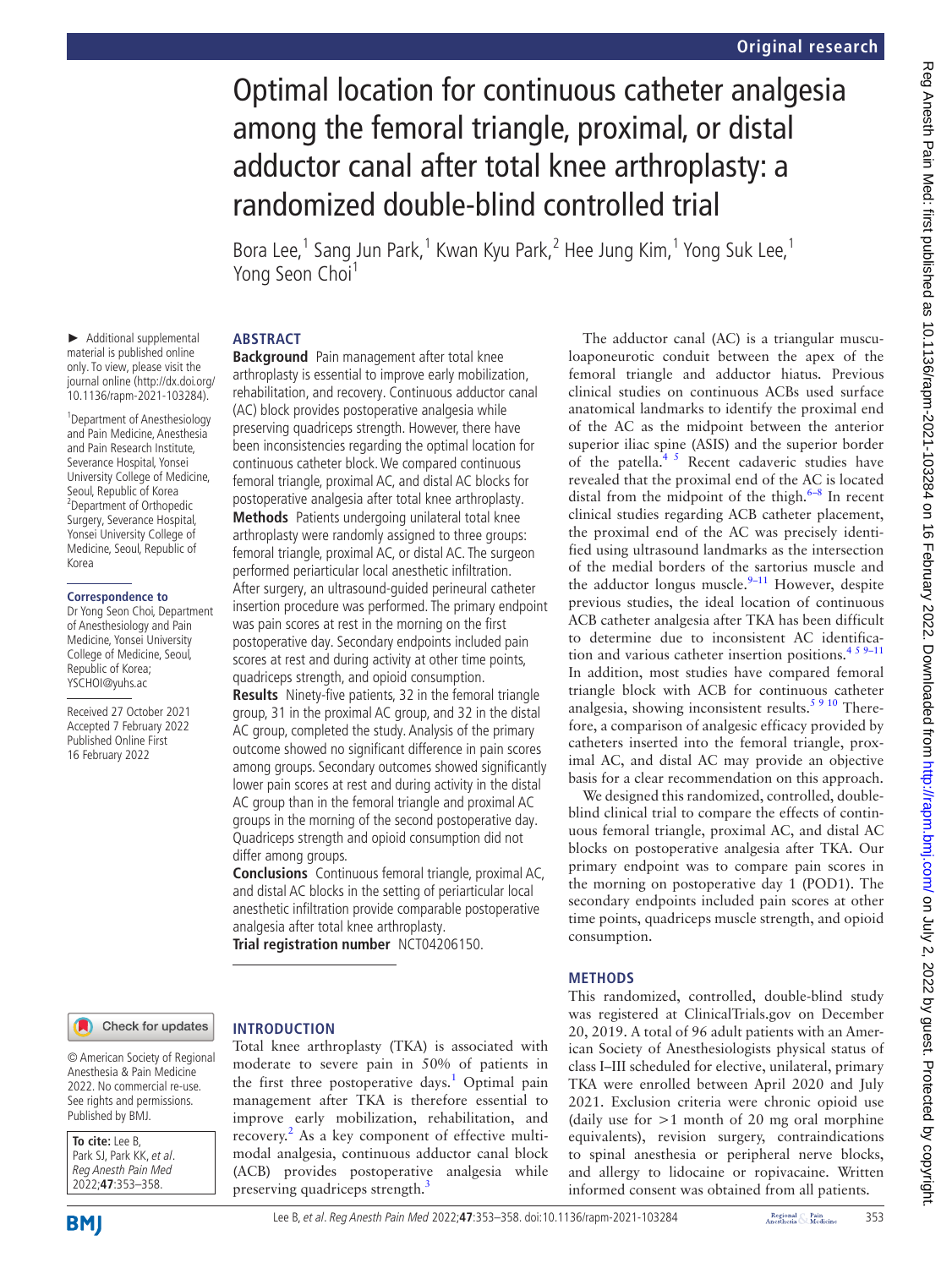## **Original research**

Patients were randomly assigned to either the femoral triangle, proximal AC, or distal AC groups according to a computergenerated randomization sequence on the day of surgery. Patient allocation was performed by an investigator who was not involved in postoperative assessments. Randomization assignments were concealed until catheter insertion. Aside from the investigator performing the catheter insertion procedure, other investigators, surgeons, patients, attending anesthesiologists, and nurses were blinded to group assignments during the study period.

#### **Anesthesia and surgery protocol**

On the patients' arrival at the operating room, routine monitoring was performed. The patients received spinal anesthesia with 10–12 mg of 0.5% hyperbaric bupivacaine. All TKAs were performed via the medial parapatellar approach by a single surgical team. The surgeon performed periarticular local anesthetic infiltration with 150 mg of ropivacaine and 30 mg of ketorolac diluted with normal saline to a total volume of 50 mL. The first 20 mL of the mixture were injected into the posterior capsule, the medial and lateral collateral ligaments, and medial and lateral meniscus remnants, prior to implant placement. The remaining 30 mL were used to infiltrate the soft tissue around the knee, including the surrounding muscles, synovium, fat pad, and subcutaneous tissue, before wound closure. All patients received preoperative celecoxib (200 mg) orally and intraoperative doses of acetaminophen (1 g), tranexamic acid (1 g), and dexamethasone (5 mg) intravenously. In the ward, all patients received celecoxib 200 mg orally and acetaminophen 1 g intravenously every 12 hours thereafter. Intravenous tramadol (50 mg) was administered as rescue analgesia. Patients received standard of care physical therapy sessions (two times on POD1 and POD2) and were mobilized once on the day of surgery with caregiver assistance and ambulated as soon as possible on POD1.

#### **Catheter insertion procedure**

After surgery, the patient was transferred to a block room and routine monitoring was performed. All catheters were inserted under a full aseptic technique using a real-time ultrasoundguided in-plane approach by an experienced anesthesiologist. A multi-hole perineural catheter through a catheter-over-needle system (E-cath PLUS, PAJUNK GmbH, Geisingen, Germany) and a linear 6–13-MHz ultrasound probe (HFL38xp, SonoSite Inc., Bothell, Washington, USA) were used for all patients.

On ultrasound, the proximal end of the AC was defined as the intersection of the medial borders of the sartorius muscle and the adductor longus muscle ([online supplemental figure 1](https://dx.doi.org/10.1136/rapm-2021-103284)). In the femoral triangle group, the insertion site was determined at 2/15th the femur length above the proximal end of the AC along the long axis of the femur ([figure](#page-1-0) 1A). In the proximal AC group, the insertion site was the proximal end of the AC [\(figure](#page-1-0) 1B). In the distal AC group, the insertion site was determined at 1/15th the femur length below the proximal end of the AC along the long axis of the femur ([figure](#page-1-0) 1C). In our hospital's TKA protocol, a full-length standing anteroposterior radiograph is obtained before admission. Based on this, femur length was measured from the top of the femoral head to the most distal end of the medial femoral condyle [\(online supple](https://dx.doi.org/10.1136/rapm-2021-103284)[mental figure 2\)](https://dx.doi.org/10.1136/rapm-2021-103284). $^{12}$ 

In preliminary data from 10 patients, the mid-thigh was approximated at 2/15th of the femur length above the proximal end of the AC ([online supplemental table 1\)](https://dx.doi.org/10.1136/rapm-2021-103284). In addition, an area 2 cm above the adductor hiatus was approximated at 1/15th of the femur length below the proximal end of the AC.



<span id="page-1-0"></span>**Figure 1** Location of catheter insertion and corresponding ultrasound images. (A) The probe moves cranially along the long axis of the thigh as 2/15th of the femur length from the proximal end of the AC. (B) The probe is positioned to identify the proximal end of the AC, where the medial borders of ALM and the sartorius muscle intersect. (C) The probe moves caudally along the long axis of the thigh as 1/15th of the femur length from the proximal end of the AC. AC, adductor canal; ALM, adductor longus muscle; AMM, adductor magnus muscle; FA, femoral artery; FV, femoral vein; SN, saphenous nerve; VMM, vastus medialis muscle.

The proximal end of the AC was identified by ultrasound and the length from the ASIS to the superior border of the patella was measured using a tape measure.

Following identification of the designated site, an 18-gage cannula with an indwelling 21-gage needle was advanced through the sartorius muscle with the needle tip positioned lateral to the saphenous nerve. To open a space for catheter insertion, 10 mL of 0.2% ropivacaine was injected via the needle for hydrodissection. A 21-gage multi-hole E-catheter was inserted through an indwelling 18-gage cannula. An additional 5 mL of 0.2% ropivacaine was injected during ultrasound imaging to ensure correct placement of the catheter tip between the artery and the deep fascia of the sartorius in the femoral triangle group or between the artery and the vastoadductor membrane (VAM) in the AC groups [\(online supplemental figure 3\)](https://dx.doi.org/10.1136/rapm-2021-103284). The catheter was secured with a sterile occlusive dressing and an anchoring device. During the 48-hour postoperative period, 0.2% ropivacaine was infused via the perineural catheter at a basal rate of 6 mL/hour, a 4 mL bolus, and a lockout time of 30 min using a portable, patientcontrolled infusion pump. After the procedure, all patients were dressed with hospital uniform tops and bottoms to blind the group assignment.

#### **Outcome measurement**

The primary endpoint was pain scores at rest in the morning on POD1. The pain intensity at rest and during activity was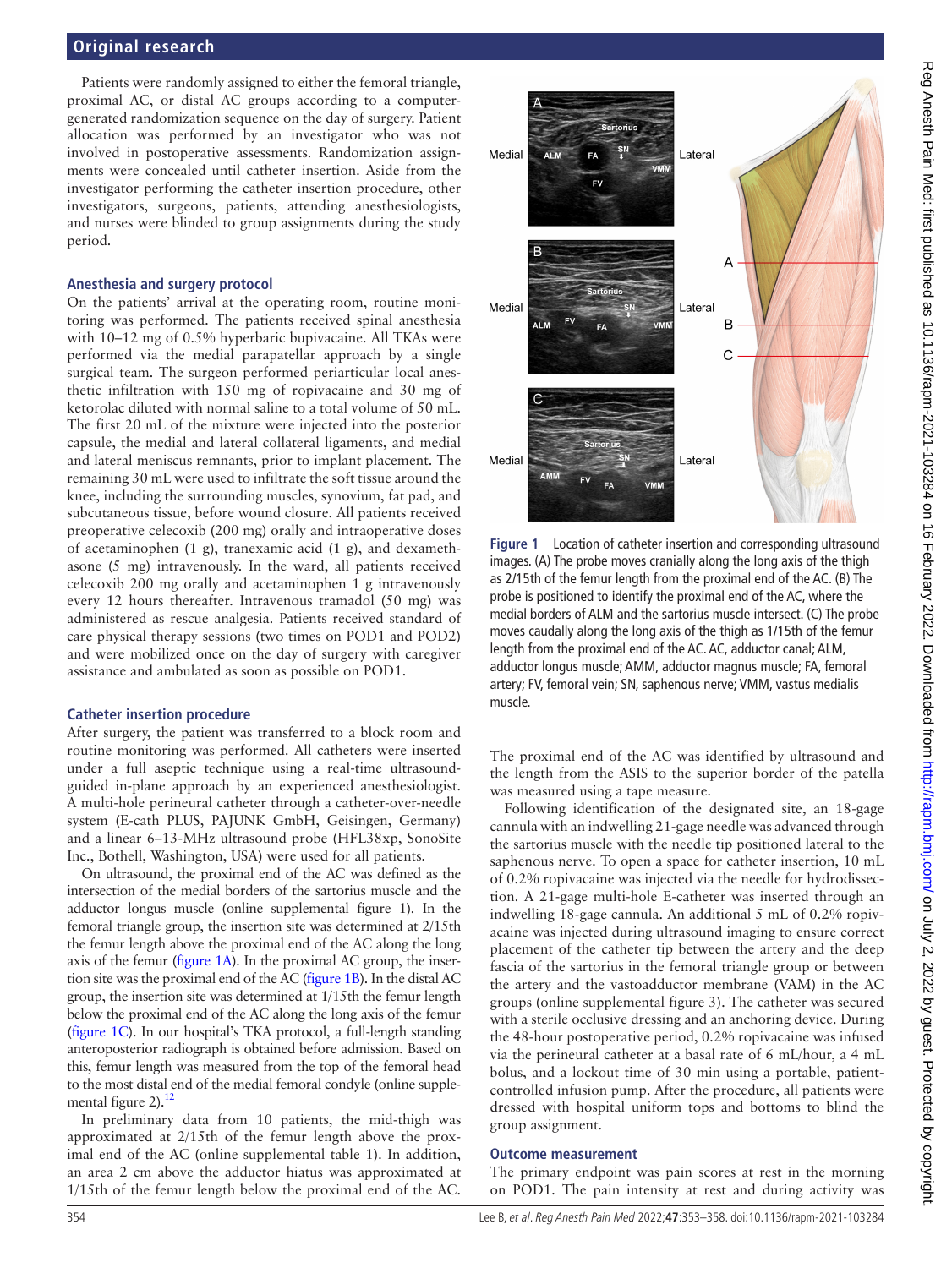evaluated using an 11-point numeric rating scale (NRS: 0=no pain, 10=worst imaginable pain). The secondary endpoints included pain scores at other time points, quadriceps muscle strength, opioid consumption, and local anesthetic consumption. Pain scores and quadriceps strength were assessed at four-time points: preoperative baseline, the morning (08:00–09:00) of POD1, the afternoon (16:00–17:00) of POD1, and the morning (08:00–09:00) of POD2. The quadriceps strength of both legs was tested using a hand-held dynamometer (Lafayette Manual Muscle Test System, Lafayette Instrument Company, Lafayette, Indiana, USA).<sup>13</sup> Patients were instructed to extend their knees two times, with a 30 s pause between each attempt. The maximum force achieved was used in the analysis. The consump-tion of tramadol was converted to oral morphine equivalents.<sup>[14](#page-5-9)</sup> Preoperative data collection included the Hospital Anxiety and Depression Scale (HADS) ranging from 0 to 21. The probable presence of anxiety or depression was defined as a HADS anxiety or depression subscale score  $\geq 11$ .<sup>[15](#page-5-10)</sup>

#### **Statistical analysis**

We calculated the sample size required to detect a difference in NRS>3 among the three groups using pairwise comparison.<sup>[5](#page-5-6)</sup> Bonferroni correction was performed to adjust for the increase in type I error in multiple comparisons. Accordingly, 29 subjects were required in each group to achieve a statistical power of 90% at p value of <0.0167. Therefore, 32 patients were enrolled in each group to account for a 10% dropout rate. The Shapiro-Wilk and Kolmogorov-Smirnov tests were used to confirm normality of the data distribution. One-way analysis of variance and the Kruskal-Wallis test were used to analyze parametric and nonparametric continuous variables, respectively. Post-hoc analysis was performed using the t-test or Mann-Whitney test as appropriate and adjusted using the Bonferroni correction. Intergroup comparisons of categorical variables were conducted using Fisher's exact test or the  $\chi^2$  test as appropriate. Continuous variables are presented as mean±SD or median (IQR); categorical variables are presented as numbers (percentages). Statistical analyses were performed using R V.3.5.1 (R Foundation for Statistical Computing, Vienna, Austria), SPSS V.23.0, (IBM Corp., Armonk, New York, USA), or MedCalc Statistical Software V.18.11.3 (MedCalc Software Ltd., Ostend, Belgium). Statistical significance (p) was set at  $<0.05$ .

#### **RESULTS**

Of the 102 patients screened for eligibility, 96 were enrolled in the study and randomly allocated to three groups: femoral triangle, proximal AC, or distal AC. One patient randomized to the proximal AC group experienced postoperative delirium (a disturbance in attention and awareness) and was withdrawn from the study during the postoperative follow-up period. Data from 95 patients were analyzed and patient flow through the study is shown in [figure](#page-2-0) 2.

Patient characteristics, operative data, and baseline assessments were similar among groups ([table](#page-3-0) 1), as was the probable presence of depression or anxiety ( $p=0.157$  and  $p=0.189$ , respectively). Leg length measurement based on radiograph showed no differences among groups. In the femoral triangle group, catheters were inserted  $5.7\pm0.4$  cm proximally from the proximal end of the AC. In the distal AC group, catheters were inserted  $2.8 \pm 0.2$  cm distally from the proximal end of the AC.

Postoperative pain scores are shown in [figure](#page-3-1) 3. There was no significant difference in NRS pain scores at rest and during activity among the three groups in the morning and afternoon



<span id="page-2-0"></span>**Figure 2** Consolidated Standards of Reporting Trials study flow diagram. AC, adductor canal.

of POD1. NRS pain scores at rest ( $p=0.007$ ) and during activity  $(p=0.005)$  were lower in the distal AC group in the morning of POD2 than those in the femoral triangle and proximal AC groups.

Dynamometer readings and analgesia are shown in [table](#page-4-0) 2. Quadriceps strength measurements in the operative and nonoperative leg were not significantly different among groups in the morning and afternoon of POD1, and morning of POD2, respectively. Quadriceps strength measurements in the operated leg decreased from preoperative values in all groups at each time point. The cumulative amounts of 0.2% ropivacaine infused until 24, 36, and 48 hours postoperatively were comparable among groups. The number of patients who received rescue analgesics during the first 24 hours postoperatively was higher in the femoral triangle group than in the proximal and distal AC groups (p=0.027). However, cumulative opioid consumption was not significantly different among groups. There were no continuous block-related complications, such as falls, local anesthetic toxicity, or infection.

#### **DISCUSSION**

In this study, we found no difference in postoperative pain scores at rest and during activity in the morning and afternoon of POD1 after TKA among continuous femoral triangle, proximal AC, and distal AC blocks in the setting of periarticular local anesthetic infiltration. Among secondary outcomes, postoperative pain scores at rest and during activity in the morning of POD2 were significantly reduced in continuous distal ACB compared with continuous femoral triangle block and continuous proximal ACB.

The ideal location of continuous ACB after TKA may provide prolonged pain relief and improved functional recovery while preserving muscle strength. However, there are no clear recommendations for this approach due to inconsistent AC identification and different catheter insertion positions.<sup>4 5 9-11</sup> Three studies showed no differences in analgesia between continuous femoral triangle block and  $ACB$ ,<sup>4910</sup> whereas two others showed better analgesia or opioid-sparing effect in a proximal location than a distal location.<sup>[5 11](#page-5-6)</sup> In one study, pain score was lower on POD1 in the proximal ACB (midpoint of the thigh) than in the distal ACB (2–3 cm proximal to the adductor hiatus).<sup>[5](#page-5-6)</sup> In another, cumulative sufentanil consumption within 24 hours after TKA was lower in the proximal ACB (proximal end of AC) than in the middle ACB (3–5 cm distal to the proximal end of AC).<sup>[11](#page-5-11)</sup> Considering the most studied catheter positions,<sup>459–11</sup> we selected three catheter insertion locations for continuous catheter analgesia: femoral triangle, proximal AC, and distal AC. In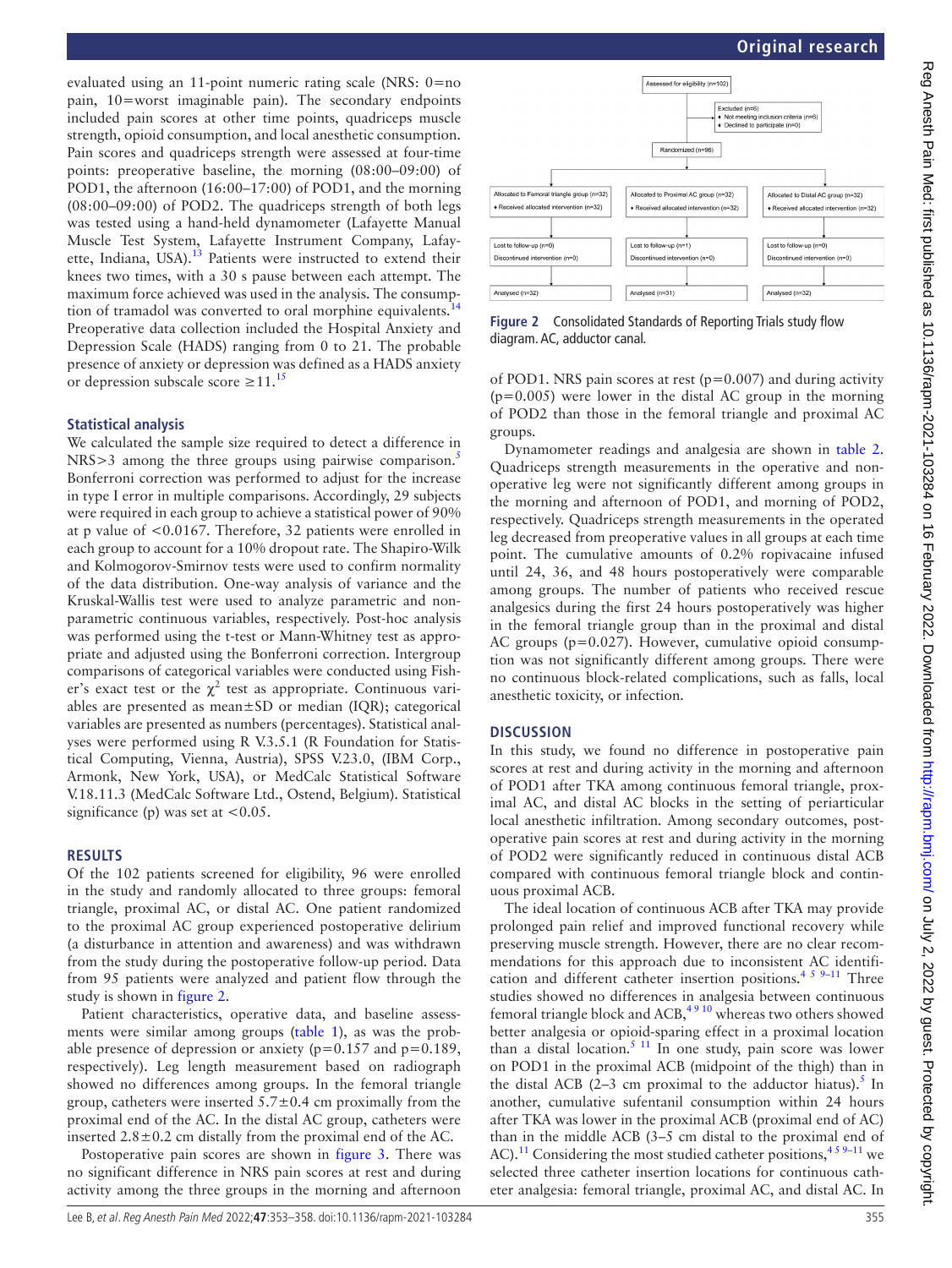<span id="page-3-0"></span>

| Table 1<br>Demographic data and baseline assessments |                                    |                               |                             |         |
|------------------------------------------------------|------------------------------------|-------------------------------|-----------------------------|---------|
|                                                      | Femoral triangle group<br>$(N=32)$ | Proximal AC group<br>$(N=31)$ | Distal AC group<br>$(N=32)$ | P value |
| Demographic data                                     |                                    |                               |                             |         |
| Age (years)                                          | $72.3 + 4.7$                       | $71.5 \pm 5.0$                | $71.2 + 5.6$                | 0.793   |
| Female/male                                          | 22(69)                             | 23(74)                        | 24(75)                      | 0.831   |
| Height (cm)                                          | $156.5 \pm 7.8$                    | $157.1 \pm 8.1$               | $156.4 \pm 6.3$             | 0.723   |
| Weight (kg)                                          | $65.5 \pm 8.4$                     | $65.5 \pm 9.8$                | $63.9 \pm 7.5$              | 0.474   |
| Body mass index ( $kg/m2$ )                          | $26.8 \pm 3.2$                     | $26.4 \pm 2.4$                | $26.1 \pm 2.7$              | 0.667   |
| ASA class (I/II/III)                                 | 5/22/5                             | 2/23/6                        | 2/26/4                      | 0.603   |
| Operation side                                       |                                    |                               |                             |         |
| Left/right                                           | 15/17                              | 15/16                         | 16/16                       | 0.969   |
| Length of surgery (min)                              | 47.5 (42.0–61.5)                   | 47.0 (44.0-58.0)              | 49.5 (43.0–55.5)            | 0.998   |
| <b>Baseline assessments</b>                          |                                    |                               |                             |         |
| HADS (0-21)                                          |                                    |                               |                             |         |
| Depression                                           | $8.7 + 3.9$                        | $8.5 \pm 4.4$                 | $7.8 + 3.2$                 | 0.452   |
| Anxiety                                              | $6.0(4.0-10.0)$                    | $8.0(3.0-9.0)$                | $6.0(4.0 - 8.0)$            | 0.794   |
| NRS resting pain scores                              | $2.0(0-3.5)$                       | $2.0(0-3.0)$                  | $2.0(0-2.5)$                | 0.529   |
| Baseline quadriceps strength (kgf)                   |                                    |                               |                             |         |
| Operative leg                                        | $10.7 + 3.7$                       | $11.2 + 3.6$                  | $10.2 + 2.5$                | 0.254   |
| Non-operative leg                                    | $12.6 \pm 3.6$                     | $13+3$                        | $12+2.7$                    | 0.251   |
| Femur length (cm)                                    | $42.8 \pm 2.8$                     | $42.6 + 3.2$                  | $42.2 \pm 2.6$              | 0.623   |

Values are presented as median (IQR), mean±SD, or number of patients (%).

AC, adductor canal; ASA, American Society of Anesthesiologists; HADS, Hospital Anxiety and Depression Scale; kgf, kilogram-force unit; NRS, numeric rating scale.



<span id="page-3-1"></span>

contrast to previous studies on  $ACBs$ ,<sup>[5 11](#page-5-6)</sup> catheter insertion was performed postoperatively to minimize catheter tip displacement due to knee movement during surgery without tunneling technique. Our methodology is unique in the determination of each catheter insertion location in relation to individual femur length based on both ultrasound and radiographic images. This has the advantage of being an objective measurement compared with only ultrasound images or surface anatomy.

Our primary outcome showed comparable postoperative analgesia after TKA with continuous femoral triangle, proximal AC, and distal AC blocks. This finding is consistent with most studies on continuous catheter analgesia after TKA.<sup>[4 9 10](#page-5-3)</sup> Our results could be explained by the musculoaponeurotic tunnel feature of the AC and the target nerves of local anesthetic administration. The spread of local anesthetic is determined by the fascial limits and the muscles surrounding the space.<sup>16 17</sup> The roof of the AC is a continuous fascia with thin proximal and thick distal portions.<sup>[16 18](#page-5-12)</sup> The thin superficial layer is the VAM, which connects the medial edge of the vastus medialis to the lateral edge of the adductor magnus, and the thick deep layer is the aponeurosis of the vastus medialis oblique.<sup>16</sup> Because the femoral triangle is a space without VAM, longitudinal spread of local anesthetics may be less extensive than in AC.[19](#page-5-13) Moreover, the two thick layers of the roof in the narrow distal AC space may enhance local anesthetic spread as they are histologically aponeurotic and stiff.<sup>16</sup> In a cadaveric study, 20 mL of dye injected into the distal femoral triangle stained the saphenous nerve and the nerve to vastus medialis in all specimens<sup>[20](#page-5-14)</sup>; 10 mL of dye injected into the proximal end of the AC had spread to the saphenous nerve, posteromedial branch of the nerve to vastus medialis, superior medial genicular nerve, and genicular branch of the obturator nerve in all specimens[.16](#page-5-12) When 10 mL of dye was injected into an area 1–2 cm proximal to the adductor hiatus had spread into the popliteal fossa and stained the popliteal plexus, genicular branch of the posterior obturator nerve, as well as the saphenous nerve. $21$  However, 10–20 mL dye injected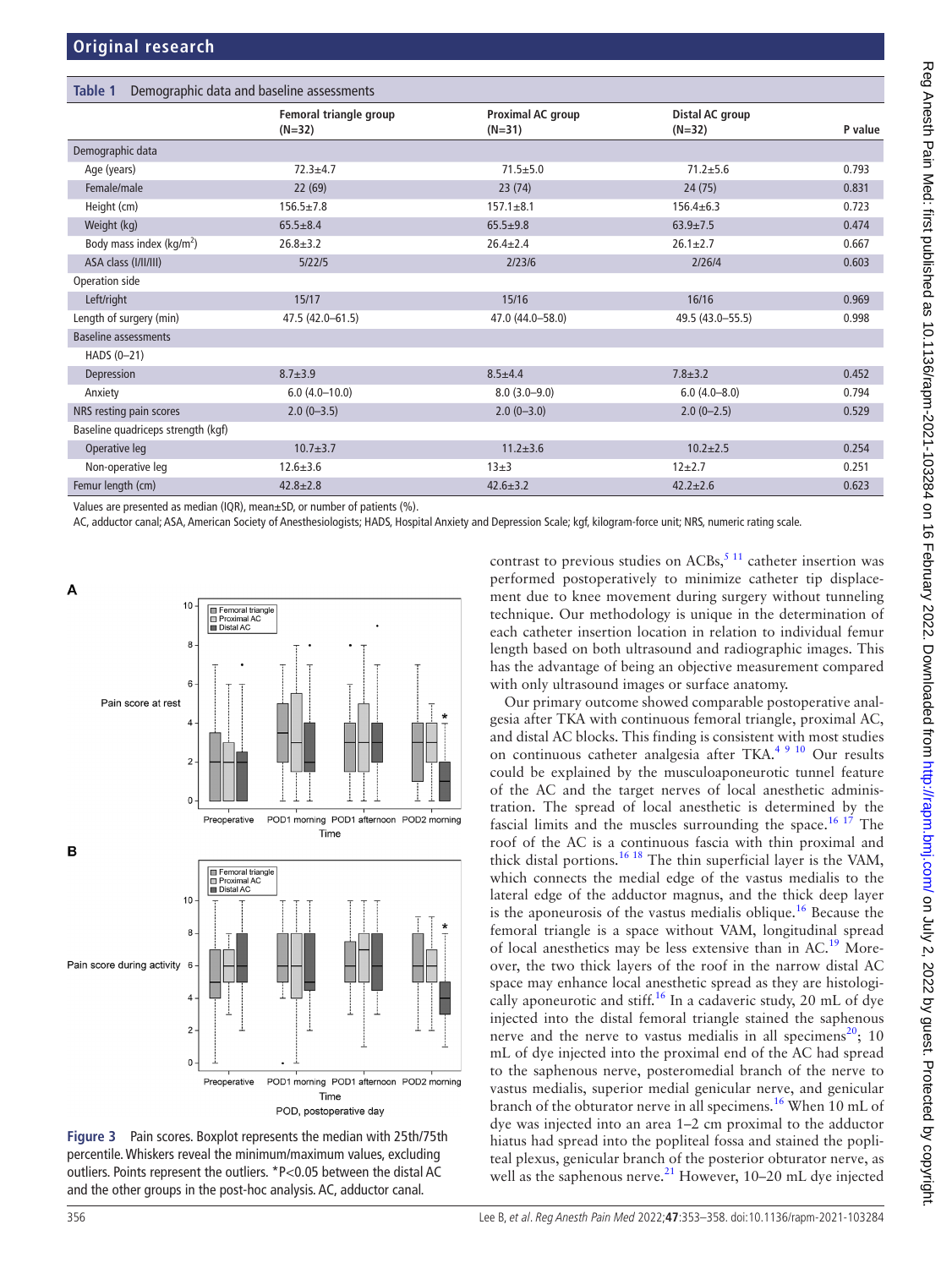<span id="page-4-0"></span>

| Table 2                                                                   | Quadriceps strength, perineural infusion pump data, and opioid consumption |                                      |                             |         |
|---------------------------------------------------------------------------|----------------------------------------------------------------------------|--------------------------------------|-----------------------------|---------|
|                                                                           | Femoral triangle group<br>$(N=32)$                                         | <b>Proximal AC group</b><br>$(N=31)$ | Distal AC group<br>$(N=32)$ | P value |
| Quadriceps strength of operative leg (kgf)                                |                                                                            |                                      |                             |         |
| POD1 morning                                                              | $5.0 + 2.8$                                                                | $5.0 + 2.7$                          | $4.9 + 2.9$                 | 0.885   |
| POD1 afternoon                                                            | $4.5 \pm 2.3$                                                              | $4.1 \pm 2.5$                        | $4.8 \pm 2.7$               | 0.275   |
| POD2 morning                                                              | $4.2 \pm 3.0$                                                              | $4.8 \pm 2.4$                        | $5.9 + 2.3$                 | 0.274   |
| Quadriceps strength of non-operative leg (kgf)                            |                                                                            |                                      |                             |         |
| POD1 morning                                                              | $11.7 + 4.0$                                                               | $12.1 \pm 3.1$                       | $10.6 + 3.6$                | 0.125   |
| POD1 afternoon                                                            | $11.4 \pm 3.8$                                                             | $11.4 \pm 3.5$                       | $10.3 + 3.0$                | 0.253   |
| POD2 morning                                                              | $11.5 \pm 3.5$                                                             | $12.2 \pm 3.3$                       | $11.1 \pm 3.3$              | 0.346   |
| Amount of 0.2% ropivacaine given as boluses plus background infusion (mL) |                                                                            |                                      |                             |         |
| 0-24 hours                                                                | 173.4 (159.7-187.1)                                                        | 175.4 (157.7-193.1)                  | 163.6 (155.7-185.2)         | 0.583   |
| 24-36 hours                                                               | 83.8 (77.8-95.5)                                                           | 87.7 (75.9-105.3)                    | 81.9 (76.0-93.5)            | 0.556   |
| 36-48 hours                                                               | 79.8 (73.8-83.8)                                                           | 79.9 (77.9-85.8)                     | 79.8 (72.0-88.0)            | 0.635   |
| Amount of 0.2% ropivacaine given as boluses (mL)                          |                                                                            |                                      |                             |         |
| $0 - 24$ hours                                                            | 26.0 (12.0-40.0)                                                           | 28.0 (10.0-44.0)                     | $16.0(8.0-40.0)$            | 0.573   |
| 24-36 hours                                                               | $12.0(8.0 - 24.0)$                                                         | $16.0(4.0 - 34.0)$                   | $10.0 (4.0 - 22.0)$         | 0.485   |
| 36-48 hours                                                               | $8.0(2.0-12.0)$                                                            | $8.0(6.0-14.0)$                      | $8.0(0.0-16.0)$             | 0.764   |
| Patients receiving rescue analgesics (n)                                  |                                                                            |                                      |                             |         |
| $0 - 24$ hours                                                            | 22 (68.8%)                                                                 | 12 (38.7%)                           | 13 (40.6%)                  | 0.027   |
| 24-36 hours                                                               | 13 (40.6%)                                                                 | 12 (38.7%)                           | $7(21.9\%)$                 | 0.219   |
| 36-48 hours                                                               | 12 (37.5%)                                                                 | $8(25.8\%)$                          | 5(15.6%)                    | 0.138   |
| Cumulative opioid consumption (morphine equivalents)                      |                                                                            |                                      |                             |         |
| $~24$ hours                                                               | $0.4(0.0-0.4)$                                                             | $0.0(0.0-0.3)$                       | $0.0(0.0-0.4)$              | 0.055   |
| $~56$ hours                                                               | $0.4(0.0-0.8)$                                                             | $0.2(0.0-0.4)$                       | $0.1(0.0-0.4)$              | 0.169   |
| $~148$ hours                                                              | $0.6(0.1-1.0)$                                                             | $0.4(0.0-0.5)$                       | $0.1(0.0-0.5)$              | 0.062   |

Values are presented as median (IQR), mean±SD, or number of patients (%).

AC, adductor canal; kgf, kilogram-force unit; POD, postoperative day.

near the adductor hiatus led to varying staining results of the nerve to vastus medialis (0%–30%) because the nerve to vastus medialis is separated from the structures within the proximal AC by the fascia of the vastus medialis.<sup>[16 20 21](#page-5-12)</sup> However, the spread of dye injectate in cadavers may not be replicated in living subjects because of differences in tissue elasticity.[16 17](#page-5-12)

Some secondary outcomes from our study differed from previous studies.<sup>4 5 9-11</sup> Compared with a continuous femoral triangle block, continuous proximal and distal ACBs reduced rescue analgesic requirements during the first 24 hours. Analgesia on POD2 was improved with continuous distal ACB compared with continuous femoral triangle block and continuous proximal ACB. Theoretically, continuous administration of local anesthetics to the distal AC could spread into the popliteal fossa and contribute to analgesic effects on posterior knee pain. The addition of supplementary blocks targeting posterior knee pain to ACB has been shown to improve analgesic outcomes after TKA.<sup>22-24</sup> Most previous ACB studies regarding have used periarticular local anesthetic infiltration.<sup>[4 5 9 10](#page-5-3)</sup> Among them, one study compared a distal ACB with a proximal location, but unlike ours, they investigated clinical outcomes up to POD1.<sup>[5](#page-5-6)</sup> At our institute, periarticular local anesthetic infiltration is a component of multimodal joint pathways and the posterior knee capsule was among the tissues routinely infiltrated. The analgesic benefit observed on POD2 may be attributed to the continuous distal ACB blocking posterior knee pain after the effect of periarticular local anesthetic infiltration disappeared.

There were no differences in quadriceps strength among groups, similar to previous studies of continuous femoral triangle blocks and ACBs. $459-11$  We found a significant decrease in quadriceps strength compared with preoperative baseline values in all

groups. Postoperative quadriceps muscle strength can be affected by acute postoperative pain and surgical factors. This study was not powered to detect differences in this secondary outcome.

This study has several limitations. First, continuous catheter blocks were supplemented with periarticular local anesthetic infiltration, which might mask the analgesic benefit of distal ACB due to local anesthetic coverage for the posterior knee capsule on POD1. Second, the results apply to the specific local anesthetic type, basal rate, bolus volume, and lockout time used in this study. Third, more time was required to insert the catheter into the distal AC using a short-axis lateral to medial approach to avoid nerve damage by accurately tracing the saphenous nerve, which was not readily visible at this level. Finally, we determined each catheter insertion location in relation to individual femur length based on both ultrasound and radiographic images. However, whether the femur length ratio may be useful in determining the catheter insertion site in various races warrants further research.

In conclusion, continuous femoral triangle, proximal AC, and distal AC blocks provide comparable postoperative analgesia after TKA when periarticular local anesthetic infiltration is routinely administered. Quadriceps strength and opioid consumption did not differ among three continuous catheter blocks.

**Acknowledgements** The authors would like to thank Medical Illustration & Design, a part of the Medical Research Support Services of Yonsei University College of Medicine, for all the artistic support related to this work. The authors also would like to thank the biostatisticians employed for their statistical comments and analysis.

**Contributors** BL and YSC contributed to study conception and design. BL, SJP, KKP, HJK, YSL, and YSC contributed to study conduct. BL and SJP contributed to data analysis. BL, SJP, KKP, and YSC contributed to manuscript preparation. YSC is a guarantor.